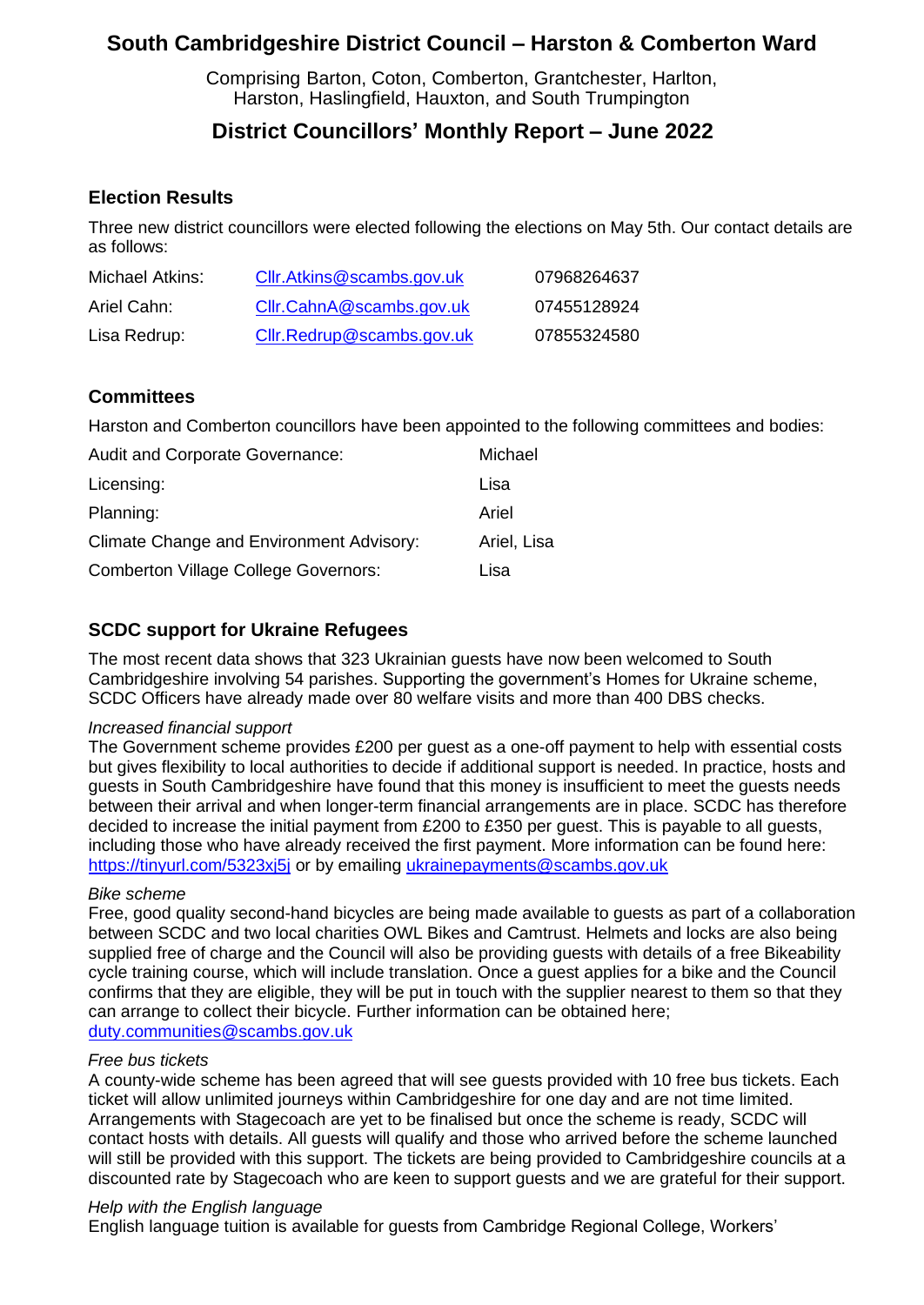Educational Association and Cambridgeshire Skills. CamRuSS is offering further support for Ukrainian guests and hosts [https://tinyurl.com/yuu6tn3y.](https://tinyurl.com/yuu6tn3y) Cambridge Regional College are offering a range of post-16 and adult education programmes from September onwards which includes English language tuition:<https://tinyurl.com/2p82bktf>

## **Greater Cambridgeshire Greenways**

The Technical Concept Design Stage has been completed for the Comberton, Haslingfield and Barton route alignments agreed by the Greater Cambridgeshire Partnership (GCP) Executive Board.

The Technical Preliminary Design Stage has begun for the Comberton and Haslingfield routes and planned to continue to December 2022. This involves: site walk throughs by the technical teams; topographical surveys; utilities searches; technical assessment of proposed structures; planning and environment strategy; environmental assessments (ecology, biodiversity, landscape, heritage, flooding, noise, carbon); highways and drainage design; lighting approach; cost estimation; stakeholder engagement; and identification of quick wins for delivery.

Public engagement (after engagement with Parish Councils) will be held in the summer for Comberton and Haslingfield, and the autumn for Barton to share the latest designs. Current dates, although subject to change, are:

- Comberton Village Hall: Friday 8 July, 2-7 pm
- Haslingfield Village Hall: Tuesday 12 July, 2-7 pm

### **East West Rail Face-to-Face Engagement**

East West Rail are organising face-to-face engagement sessions in June and July. They state: "While we won't have any new information to share at these events – as we are still reviewing the responses received during the 2021 consultation and considering how the feedback is used to inform plans for the railway – they will provide an opportunity for us to engage with communities outside the formal consultation process."

Local dates are:

- Cambridge**:** Wednesday 29 June, 2-8pm**,** The Clayton Hotel, 27-29 Station Rd Cambridge, CB1 2FB
- Haslingfield**:** Tuesday 19 July, 2-8pm, Haslingfield Village Hall, Cambridge CB23 1JP
- Cambourne**:** Wednesday 20 July, 2-8pm, The Cambridge Belfry, Back Lane Cambourne, Cambridge, CB23 6BW

### **Markets**

SCDC is keen to support and expand the market network in South Cambridgeshire as part of our commitment to grow the local economy, support businesses and ensure a wide choice of products is available for residents. SCDC has launched an online Markets toolkit to encourage and support South Cambridgeshire communities in setting up their own local markets that includes:

- Market Toolkit with information on starting a market
- Market Directory
- Stallholder Directory.

The council plans to work with parishes, community organisations, and local businesses interested in starting a new market. The new resources are available at [https://www.scambs.gov.uk/business/south](https://www.scambs.gov.uk/business/south-cambridgeshire-markets)[cambridgeshire-markets](https://www.scambs.gov.uk/business/south-cambridgeshire-markets) and enquiries should be sent to [businesssupportkeyprojects@scambs.gov.uk.](mailto:businesssupportkeyprojects@scambs.gov.uk)